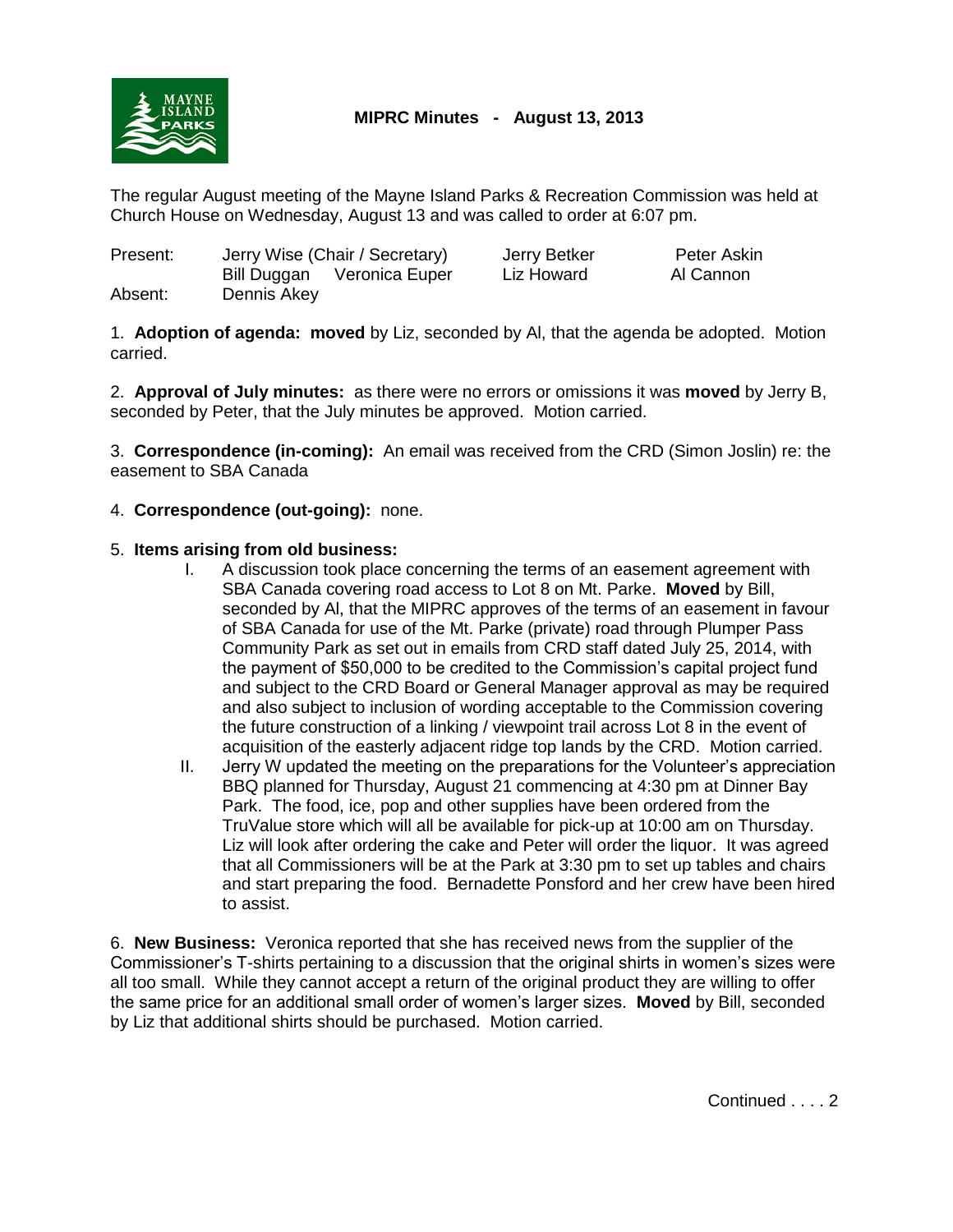7. **Treasurer's Report:** Jerry W presented his financial report for the period ending August 13, 2014. He mentioned that the only large expense was the cost of locating and servicing the septic tanks at the Library. **Moved** by Peter, seconded by Jerry B, that the report be accepted as presented. Motion carried.

## 8. **Park Reports:**

- I. Dinner Bay Park report from Jerry B the Lions Club is considering installing 7 stations for Frisbee Golf. It has been pointed out that cigarette butts are becoming noticeable in some areas of the Park and so outdoor ashtrays will be purchased. The special non-slip matting is not yet installed on the beach access stairway as the Park has been crowded with people but this will be done as soon as the stairway can be shut down for a day or two. The mowerhead on the large tractor is showing its age and needs rebuilding or replacing. Prices will be checked out.
- II. Japanese Garden report from Liz private sponsors have come forward for all 24 of the new fence panels and will have their names engraved on a brass plaque in recognition of a donation of \$100 per panel. It was noticed that a stone wall in the Garden is starting to lean outward slightly and so Peter will undertake repairs. A decision has been made to work with a Victoria area Septic company to conduct a 1-day trial pump-out of the accumulated silt deposits in a small section of the pond. The cost will be about \$1,000 and if all goes well a full-scale clean-out program will be discussed.
- III. Miner's Bay Park report from Bill the area where the septic tanks were uncovered and serviced needs to be properly cleaned up and landscaped. A decision was made to hire a contractor to undertake this project and so a quote will be obtained from Kyle Stobart. The Library public washrooms continue to be poorly maintained leading to overflowing toilets and generally unacceptable conditions. Even though a contributing factor has been large crowds on the Island, especially those attending a music festival at the Iredale Farm, a decision was made to put the work out for tender in early 2015. This would allow a new contractor to be ready to get started when the current agreement expires at the end of April, 2015.
- IV. Henderson Park / Trails Network report from Peter the rack at the TruValue store continues to need constant re-stocking with our Hiking and Walking Trails brochure which is a good thing. The new signs have arrived for the Edith Point beach access / viewpoint trail. Also, the Island Tides newspaper has corrected the story concerning construction of the Kadonaga Bay beach access trail.
- V. Village Bay Park report from Al there are some rotting boards in a walkway and other repairs required so Al has been provided with a purchase order number for use at the Home Hardware store.

9. **Adjourn: moved** by Bill, seconded by Veronica, to adjourn the meeting at 7:30 pm. Motion carried.

The next meeting will be held at 3:15 pm on Wednesday, September 10 at the Library.